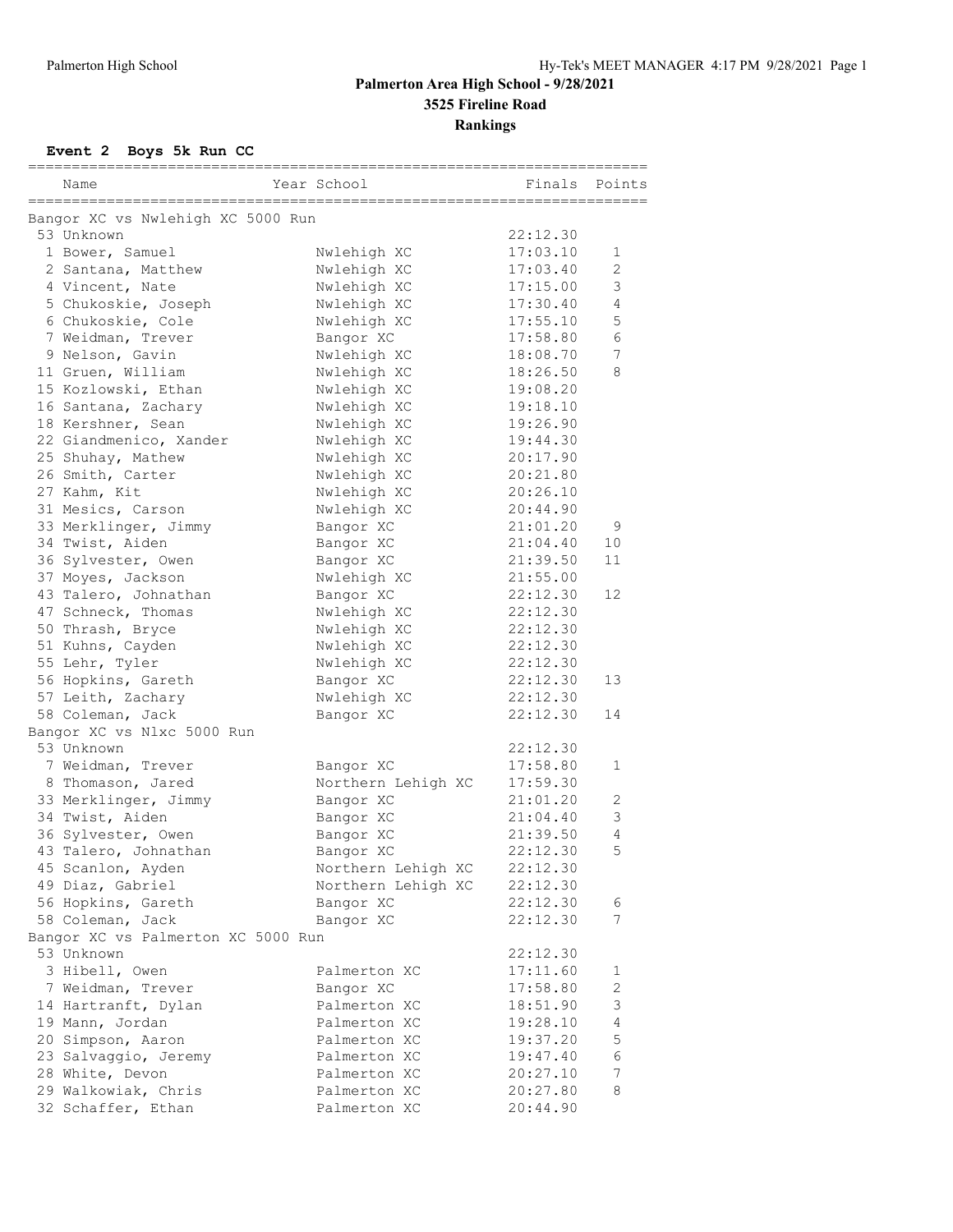| Event 2 Boys 5k Run CC                           |                    |          |                 |
|--------------------------------------------------|--------------------|----------|-----------------|
| 33 Merklinger, Jimmy                             | Bangor XC          | 21:01.20 | 9               |
| 34 Twist, Aiden                                  | Bangor XC          | 21:04.40 | 10              |
| 35 Saas, Alex                                    | Palmerton XC       | 21:10.10 |                 |
| 36 Sylvester, Owen                               | Bangor XC          | 21:39.50 | 11              |
| 39 Lyon, Kaden                                   | Palmerton XC       | 22:10.70 |                 |
| 43 Talero, Johnathan                             | Bangor XC          | 22:12.30 | 12              |
| 46 Fronheiser, Brance                            | Palmerton XC       | 22:12.30 |                 |
| 48 Herrmann, Justin                              | Palmerton XC       | 22:12.30 |                 |
|                                                  | Palmerton XC       | 22:12.30 |                 |
| 52 Capone, Chris                                 |                    | 22:12.30 |                 |
| 53 Marks, William                                | Palmerton XC       |          |                 |
| 56 Hopkins, Gareth                               | Bangor XC          | 22:12.30 | 13              |
| 58 Coleman, Jack                                 | Bangor XC          | 22:12.30 | 14              |
| Bangor XC vs Pen Argyl XC 5000 Run<br>53 Unknown |                    | 22:12.30 |                 |
| 7 Weidman, Trever                                | Bangor XC          | 17:58.80 | $\mathbf{1}$    |
|                                                  | Pen Argyl XC       | 19:43.00 |                 |
| 21 DeBellis, Ryan                                |                    |          |                 |
| 33 Merklinger, Jimmy                             | Bangor XC          | 21:01.20 | $\mathbf{2}$    |
| 34 Twist, Aiden                                  | Bangor XC          | 21:04.40 | 3               |
| 36 Sylvester, Owen                               | Bangor XC          | 21:39.50 | $\overline{4}$  |
| 42 Katz, Joshua                                  | Pen Argyl XC       | 22:12.30 |                 |
| 43 Talero, Johnathan                             | Bangor XC          | 22:12.30 | 5               |
| 44 Eisenhauer, Amadio                            | Pen Argyl XC       | 22:12.30 |                 |
| 56 Hopkins, Gareth                               | Bangor XC          | 22:12.30 | 6               |
| 58 Coleman, Jack                                 | Bangor XC          | 22:12.30 | $7\phantom{.0}$ |
| Bangor XC vs Wilson XC 5000 Run                  |                    |          |                 |
| 53 Unknown                                       |                    | 22:12.30 |                 |
| 7 Weidman, Trever                                | Bangor XC          | 17:58.80 | 1               |
| 10 Wohlbach, Jonathan                            | Wilson Areal XC    | 18:20.60 | $\overline{2}$  |
| 12 Eller, Chase                                  | Wilson Areal XC    | 18:27.10 | 3               |
| 13 Matharu, Shaan                                | Wilson Areal XC    | 18:39.90 | 4               |
| 17 Kuder, Hans                                   | Wilson Areal XC    | 19:21.00 | 5               |
| 24 Dibiagio, Giovanni                            | Wilson Areal XC    | 19:49.10 | $\sqrt{6}$      |
| 30 Murgia, Nic                                   | Wilson Areal XC    | 20:29.20 | $7\phantom{.0}$ |
| 33 Merklinger, Jimmy                             | Bangor XC          | 21:01.20 | $\,8\,$         |
| 34 Twist, Aiden                                  | Bangor XC          | 21:04.40 | 9               |
| 36 Sylvester, Owen                               |                    | 21:39.50 | 10              |
|                                                  | Bangor XC          |          | 11              |
| 38 Walsh, Logan                                  | Wilson Areal XC    | 22:06.30 |                 |
| 40 Decray, John                                  | Wilson Areal XC    | 22:12.30 |                 |
| 41 Halloran, Morgan                              | Wilson Areal XC    | 22:12.30 |                 |
| 43 Talero, Johnathan                             | Bangor XC          | 22:12.30 | 12              |
| 54 Bailey, Torrin                                | Wilson Areal XC    | 22:12.30 |                 |
| 56 Hopkins, Gareth                               | Bangor XC          | 22:12.30 | 13              |
| 58 Coleman, Jack                                 | Bangor XC          | 22:12.30 | 14              |
| Nwlehigh XC vs Nlxc 5000 Run                     |                    |          |                 |
| 53 Unknown                                       |                    | 22:12.30 |                 |
| 1 Bower, Samuel                                  | Nwlehigh XC        | 17:03.10 | 1               |
| 2 Santana, Matthew                               | Nwlehigh XC        | 17:03.40 | $\mathbf{2}$    |
| 4 Vincent, Nate                                  | Nwlehigh XC        | 17:15.00 | 3               |
| 5 Chukoskie, Joseph                              | Nwlehigh XC        | 17:30.40 | $\overline{4}$  |
| 6 Chukoskie, Cole                                | Nwlehigh XC        | 17:55.10 | 5               |
| 8 Thomason, Jared                                | Northern Lehigh XC | 17:59.30 |                 |
| 9 Nelson, Gavin                                  | Nwlehigh XC        | 18:08.70 | 6               |
| 11 Gruen, William                                | Nwlehigh XC        | 18:26.50 | 7               |
| 15 Kozlowski, Ethan                              | Nwlehigh XC        | 19:08.20 |                 |
| 16 Santana, Zachary                              | Nwlehigh XC        | 19:18.10 |                 |
|                                                  |                    |          |                 |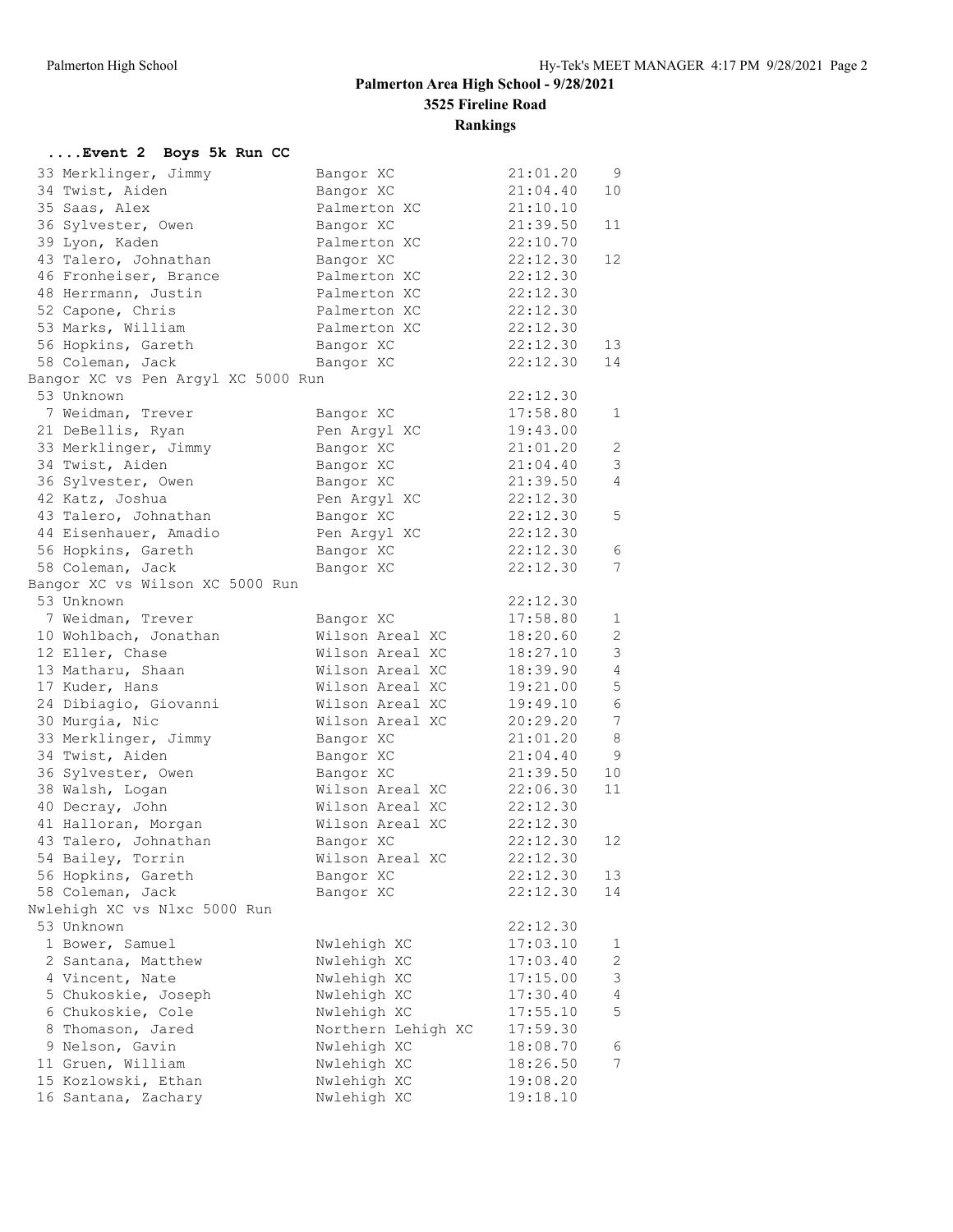### **....Event 2 Boys 5k Run CC**

| 18 Kershner, Sean                                  | Nwlehigh XC                | 19:26.90             |                 |
|----------------------------------------------------|----------------------------|----------------------|-----------------|
| 22 Giandmenico, Xander                             | Nwlehigh XC                | 19:44.30             |                 |
| 25 Shuhay, Mathew                                  | Nwlehigh XC                | 20:17.90             |                 |
| 26 Smith, Carter                                   | Nwlehigh XC                | 20:21.80             |                 |
| 27 Kahm, Kit                                       | Nwlehigh XC                | 20:26.10             |                 |
| 31 Mesics, Carson                                  | Nwlehigh XC                | 20:44.90             |                 |
| 37 Moyes, Jackson                                  | Nwlehigh XC                | 21:55.00             |                 |
| 45 Scanlon, Ayden                                  | Northern Lehigh XC         | 22:12.30             |                 |
| 47 Schneck, Thomas                                 | Nwlehigh XC                | 22:12.30             |                 |
| 49 Diaz, Gabriel                                   | Northern Lehigh XC         | 22:12.30             |                 |
| 50 Thrash, Bryce                                   | Nwlehigh XC                | 22:12.30             |                 |
| 51 Kuhns, Cayden                                   | Nwlehigh XC                | 22:12.30             |                 |
| 55 Lehr, Tyler                                     | Nwlehigh XC                | 22:12.30             |                 |
| 57 Leith, Zachary                                  | Nwlehigh XC                | 22:12.30             |                 |
| Nwlehigh XC vs Palmerton XC 5000 Run               |                            |                      |                 |
| 53 Unknown                                         |                            | 22:12.30             |                 |
|                                                    |                            |                      |                 |
| 1 Bower, Samuel                                    | Nwlehigh XC                | 17:03.10             | $\mathbf{1}$    |
| 2 Santana, Matthew                                 | Nwlehigh XC                | 17:03.40             | $\mathbf{2}$    |
| 3 Hibell, Owen                                     | Palmerton XC               | 17:11.60             | 3               |
| 4 Vincent, Nate                                    | Nwlehigh XC                | 17:15.00             | $\overline{4}$  |
| 5 Chukoskie, Joseph                                | Nwlehigh XC                | 17:30.40             | 5               |
| 6 Chukoskie, Cole                                  | Nwlehigh XC                | 17:55.10             | $\sqrt{6}$      |
| 9 Nelson, Gavin                                    | Nwlehigh XC                | 18:08.70             | $7\overline{ }$ |
| 11 Gruen, William                                  | Nwlehigh XC                | 18:26.50             | 8               |
| 14 Hartranft, Dylan                                | Palmerton XC               | 18:51.90             | $\mathcal{G}$   |
| 15 Kozlowski, Ethan                                | Nwlehigh XC                | 19:08.20             |                 |
| 16 Santana, Zachary                                | Nwlehigh XC                | 19:18.10             |                 |
| 18 Kershner, Sean                                  | Nwlehigh XC                | 19:26.90             |                 |
| 19 Mann, Jordan                                    | Palmerton XC               | 19:28.10             | 10              |
| 20 Simpson, Aaron                                  | Palmerton XC               | 19:37.20             | 11              |
| 22 Giandmenico, Xander                             | Nwlehigh XC                | 19:44.30             |                 |
| 23 Salvaggio, Jeremy                               | Palmerton XC               | 19:47.40             | 12 <sup>°</sup> |
| 25 Shuhay, Mathew                                  | Nwlehigh XC                | 20:17.90             |                 |
| 26 Smith, Carter                                   | Nwlehigh XC                | 20:21.80             |                 |
| 27 Kahm, Kit                                       | Nwlehigh XC                | 20:26.10             |                 |
| 28 White, Devon                                    | Palmerton XC               | 20:27.10             | 13              |
| 29 Walkowiak, Chris                                | Palmerton XC               | 20:27.80             | 14              |
| 31 Mesics, Carson                                  | Nwlehigh XC                | 20:44.90             |                 |
| 32 Schaffer, Ethan                                 | Palmerton XC               | 20:44.90             |                 |
| 35 Saas, Alex                                      | Palmerton XC               | 21:10.10             |                 |
| 37 Moyes, Jackson                                  | Nwlehigh XC                | 21:55.00             |                 |
| 39 Lyon, Kaden                                     | Palmerton XC               | 22:10.70             |                 |
| 46 Fronheiser, Brance                              | Palmerton XC               | 22:12.30             |                 |
| 47 Schneck, Thomas                                 | Nwlehigh XC                | 22:12.30             |                 |
| 48 Herrmann, Justin                                | Palmerton XC               | 22:12.30             |                 |
| 50 Thrash, Bryce                                   | Nwlehigh XC                | 22:12.30             |                 |
| 51 Kuhns, Cayden                                   | Nwlehigh XC                | 22:12.30             |                 |
|                                                    | Palmerton XC               |                      |                 |
| 52 Capone, Chris                                   | Palmerton XC               | 22:12.30<br>22:12.30 |                 |
| 53 Marks, William<br>55 Lehr, Tyler                | Nwlehigh XC                | 22:12.30             |                 |
|                                                    |                            |                      |                 |
| 57 Leith, Zachary                                  | Nwlehigh XC                | 22:12.30             |                 |
| Nwlehigh XC vs Pen Argyl XC 5000 Run<br>53 Unknown |                            |                      |                 |
| 1 Bower, Samuel                                    |                            | 22:12.30             |                 |
| 2 Santana, Matthew                                 | Nwlehigh XC<br>Nwlehigh XC | 17:03.10<br>17:03.40 | 1<br>2          |
|                                                    |                            |                      |                 |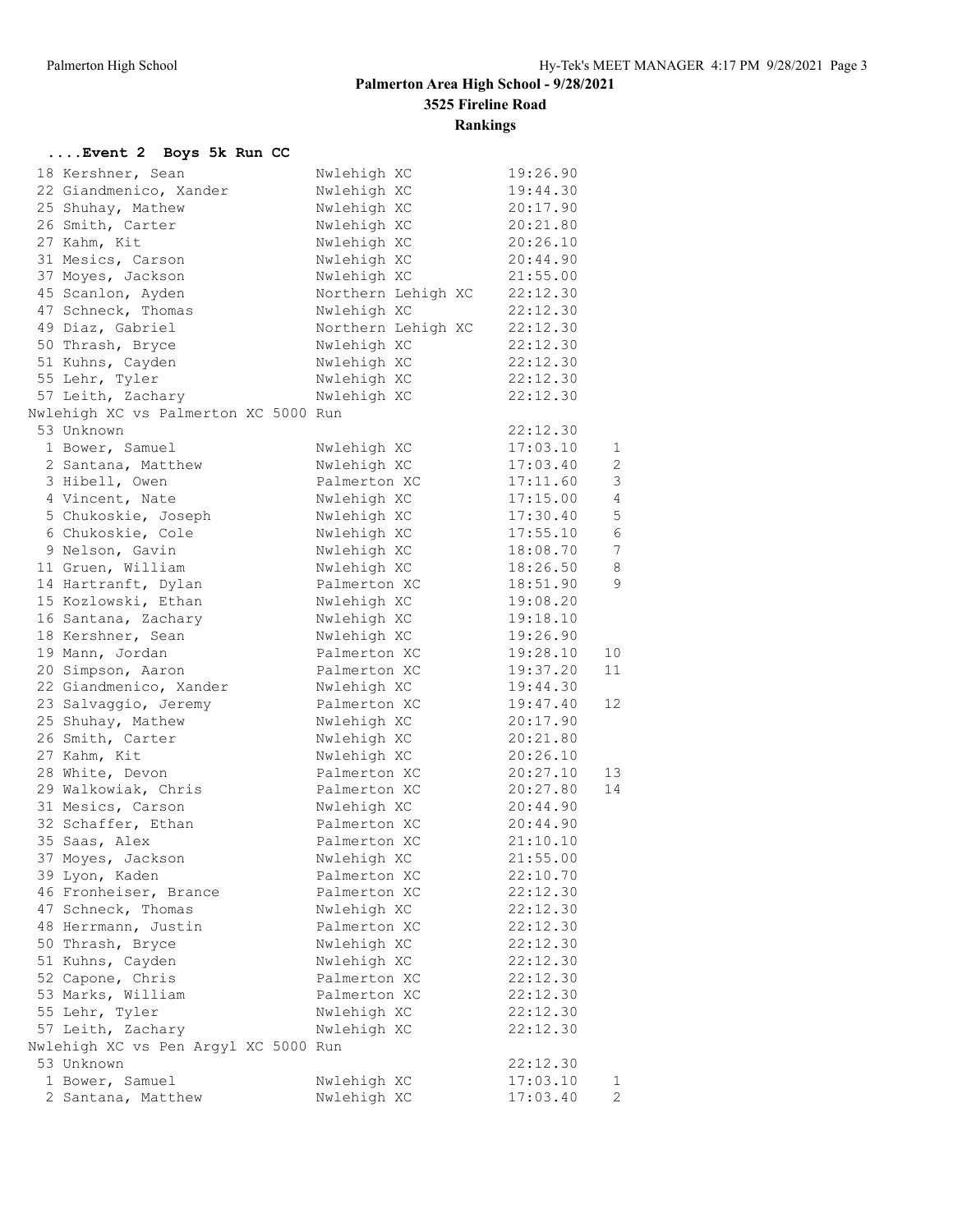| Event 2 Boys 5k Run CC            |                 |          |                 |
|-----------------------------------|-----------------|----------|-----------------|
| 4 Vincent, Nate                   | Nwlehigh XC     | 17:15.00 | 3               |
| 5 Chukoskie, Joseph               | Nwlehigh XC     | 17:30.40 | 4               |
| 6 Chukoskie, Cole                 | Nwlehigh XC     | 17:55.10 | 5               |
| 9 Nelson, Gavin                   | Nwlehigh XC     | 18:08.70 | 6               |
| 11 Gruen, William                 | Nwlehigh XC     | 18:26.50 | 7               |
| 15 Kozlowski, Ethan               | Nwlehigh XC     | 19:08.20 |                 |
| 16 Santana, Zachary               | Nwlehigh XC     | 19:18.10 |                 |
| 18 Kershner, Sean                 | Nwlehigh XC     | 19:26.90 |                 |
| 21 DeBellis, Ryan                 | Pen Argyl XC    | 19:43.00 |                 |
| 22 Giandmenico, Xander            | Nwlehigh XC     | 19:44.30 |                 |
| 25 Shuhay, Mathew                 | Nwlehigh XC     | 20:17.90 |                 |
| 26 Smith, Carter                  | Nwlehigh XC     | 20:21.80 |                 |
| 27 Kahm, Kit                      | Nwlehigh XC     | 20:26.10 |                 |
| 31 Mesics, Carson                 | Nwlehigh XC     | 20:44.90 |                 |
| 37 Moyes, Jackson                 | Nwlehigh XC     | 21:55.00 |                 |
| 42 Katz, Joshua                   | Pen Argyl XC    | 22:12.30 |                 |
| 44 Eisenhauer, Amadio             | Pen Argyl XC    | 22:12.30 |                 |
| 47 Schneck, Thomas                | Nwlehigh XC     | 22:12.30 |                 |
| 50 Thrash, Bryce                  | Nwlehigh XC     | 22:12.30 |                 |
| 51 Kuhns, Cayden                  | Nwlehigh XC     | 22:12.30 |                 |
| 55 Lehr, Tyler                    | Nwlehigh XC     | 22:12.30 |                 |
| 57 Leith, Zachary                 | Nwlehigh XC     | 22:12.30 |                 |
| Nwlehigh XC vs Wilson XC 5000 Run |                 |          |                 |
| 53 Unknown                        |                 | 22:12.30 |                 |
| 1 Bower, Samuel                   | Nwlehigh XC     | 17:03.10 | 1               |
| 2 Santana, Matthew                | Nwlehigh XC     | 17:03.40 | 2               |
| 4 Vincent, Nate                   | Nwlehigh XC     | 17:15.00 | $\mathfrak{Z}$  |
| 5 Chukoskie, Joseph               | Nwlehigh XC     | 17:30.40 | $\overline{4}$  |
| 6 Chukoskie, Cole                 | Nwlehigh XC     | 17:55.10 | $\mathsf S$     |
| 9 Nelson, Gavin                   | Nwlehigh XC     | 18:08.70 | $\epsilon$      |
| 10 Wohlbach, Jonathan             | Wilson Areal XC | 18:20.60 | $7\phantom{.0}$ |
| 11 Gruen, William                 | Nwlehigh XC     | 18:26.50 | $\,8\,$         |
| 12 Eller, Chase                   | Wilson Areal XC | 18:27.10 | 9               |
| 13 Matharu, Shaan                 | Wilson Areal XC | 18:39.90 | 10              |
| 15 Kozlowski, Ethan               | Nwlehigh XC     | 19:08.20 |                 |
| 16 Santana, Zachary               | Nwlehigh XC     | 19:18.10 |                 |
| 17 Kuder, Hans                    | Wilson Areal XC | 19:21.00 | 11              |
| 18 Kershner, Sean                 | Nwlehigh XC     | 19:26.90 |                 |
| 22 Giandmenico, Xander            | Nwlehigh XC     | 19:44.30 |                 |
| 24 Dibiagio, Giovanni             | Wilson Areal XC | 19:49.10 | 12              |
| 25 Shuhay, Mathew                 | Nwlehigh XC     | 20:17.90 |                 |
| 26 Smith, Carter                  | Nwlehigh XC     | 20:21.80 |                 |
| 27 Kahm, Kit                      | Nwlehigh XC     | 20:26.10 |                 |
| 30 Murgia, Nic                    | Wilson Areal XC | 20:29.20 | 13              |
| 31 Mesics, Carson                 | Nwlehigh XC     | 20:44.90 |                 |
| 37 Moyes, Jackson                 | Nwlehigh XC     | 21:55.00 |                 |
| 38 Walsh, Logan                   | Wilson Areal XC | 22:06.30 | 14              |
| 40 Decray, John                   | Wilson Areal XC | 22:12.30 |                 |
| 41 Halloran, Morgan               | Wilson Areal XC | 22:12.30 |                 |
| 47 Schneck, Thomas                | Nwlehigh XC     | 22:12.30 |                 |
| 50 Thrash, Bryce                  | Nwlehigh XC     | 22:12.30 |                 |
| 51 Kuhns, Cayden                  | Nwlehigh XC     | 22:12.30 |                 |
| 54 Bailey, Torrin                 | Wilson Areal XC | 22:12.30 |                 |
| 55 Lehr, Tyler                    | Nwlehigh XC     | 22:12.30 |                 |
| 57 Leith, Zachary                 | Nwlehigh XC     | 22:12.30 |                 |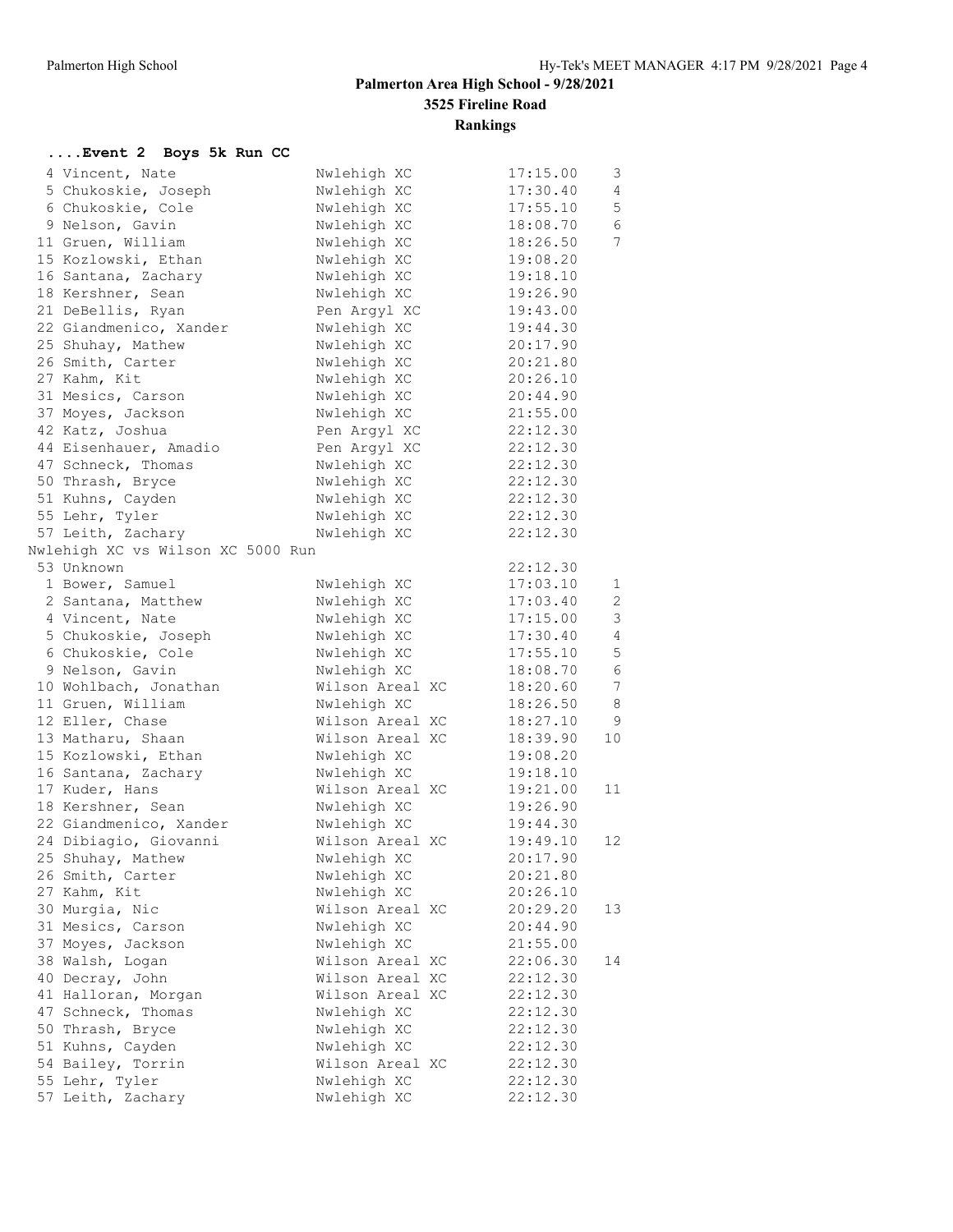### **....Event 2 Boys 5k Run CC**

| Nlxc vs Palmerton XC 5000 Run         |                                    |          |                |
|---------------------------------------|------------------------------------|----------|----------------|
| 53 Unknown                            |                                    | 22:12.30 |                |
| 3 Hibell, Owen                        | Palmerton XC                       | 17:11.60 | 1              |
| 8 Thomason, Jared                     | Northern Lehigh XC                 | 17:59.30 |                |
| 14 Hartranft, Dylan                   | Palmerton XC                       | 18:51.90 | 2              |
| 19 Mann, Jordan                       | Palmerton XC                       | 19:28.10 | 3              |
| 20 Simpson, Aaron                     | Palmerton XC                       | 19:37.20 | $\overline{4}$ |
| 23 Salvaggio, Jeremy                  | Palmerton XC                       | 19:47.40 | 5              |
| 28 White, Devon                       | Palmerton XC                       | 20:27.10 | 6              |
| 29 Walkowiak, Chris                   | Palmerton XC                       | 20:27.80 | 7              |
| 32 Schaffer, Ethan                    | Palmerton XC                       | 20:44.90 |                |
| 35 Saas, Alex                         | Palmerton XC                       | 21:10.10 |                |
| 39 Lyon, Kaden                        | Palmerton XC                       | 22:10.70 |                |
|                                       |                                    | 22:12.30 |                |
| 45 Scanlon, Ayden                     | Northern Lehigh XC<br>Palmerton XC | 22:12.30 |                |
| 46 Fronheiser, Brance                 | Palmerton XC                       | 22:12.30 |                |
| 48 Herrmann, Justin                   |                                    |          |                |
| 49 Diaz, Gabriel                      | Northern Lehigh XC                 | 22:12.30 |                |
| 52 Capone, Chris                      | Palmerton XC                       | 22:12.30 |                |
| 53 Marks, William                     | Palmerton XC                       | 22:12.30 |                |
| Nlxc vs Pen Argyl XC 5000 Run         |                                    |          |                |
| 53 Unknown                            |                                    | 22:12.30 |                |
| 8 Thomason, Jared                     | Northern Lehigh XC                 | 17:59.30 |                |
| 21 DeBellis, Ryan                     | Pen Argyl XC                       | 19:43.00 |                |
| 42 Katz, Joshua                       | Pen Argyl XC                       | 22:12.30 |                |
| 44 Eisenhauer, Amadio                 | Pen Argyl XC                       | 22:12.30 |                |
| 45 Scanlon, Ayden                     | Northern Lehigh XC                 | 22:12.30 |                |
| 49 Diaz, Gabriel                      | Northern Lehigh XC                 | 22:12.30 |                |
| Nlxc vs Wilson XC 5000 Run            |                                    |          |                |
| 53 Unknown                            |                                    | 22:12.30 |                |
| 8 Thomason, Jared                     | Northern Lehigh XC                 | 17:59.30 |                |
| 10 Wohlbach, Jonathan                 | Wilson Areal XC                    | 18:20.60 | 1              |
| 12 Eller, Chase                       | Wilson Areal XC                    | 18:27.10 | 2              |
| 13 Matharu, Shaan                     | Wilson Areal XC                    | 18:39.90 | 3              |
| 17 Kuder, Hans                        | Wilson Areal XC                    | 19:21.00 | $\overline{4}$ |
| 24 Dibiagio, Giovanni                 | Wilson Areal XC                    | 19:49.10 | 5              |
| 30 Murgia, Nic                        | Wilson Areal XC                    | 20:29.20 | 6              |
| 38 Walsh, Logan                       | Wilson Areal XC                    | 22:06.30 | 7              |
| 40 Decray, John                       | Wilson Areal XC                    | 22:12.30 |                |
| 41 Halloran, Morgan                   | Wilson Areal XC                    | 22:12.30 |                |
| 45 Scanlon, Ayden                     | Northern Lehigh XC                 | 22:12.30 |                |
| 49 Diaz, Gabriel                      | Northern Lehigh XC                 | 22:12.30 |                |
| 54 Bailey, Torrin                     | Wilson Areal XC                    | 22:12.30 |                |
| Palmerton XC vs Pen Argyl XC 5000 Run |                                    |          |                |
| 53 Unknown                            |                                    | 22:12.30 |                |
| 3 Hibell, Owen                        | Palmerton XC                       | 17:11.60 | 1              |
| 14 Hartranft, Dylan                   | Palmerton XC                       | 18:51.90 | $\mathbf{2}$   |
| 19 Mann, Jordan                       | Palmerton XC                       | 19:28.10 | 3              |
| 20 Simpson, Aaron                     | Palmerton XC                       | 19:37.20 | 4              |
| 21 DeBellis, Ryan                     | Pen Argyl XC                       | 19:43.00 |                |
| 23 Salvaggio, Jeremy                  | Palmerton XC                       | 19:47.40 | 5              |
| 28 White, Devon                       | Palmerton XC                       | 20:27.10 | 6              |
| 29 Walkowiak, Chris                   | Palmerton XC                       | 20:27.80 | 7              |
| 32 Schaffer, Ethan                    | Palmerton XC                       | 20:44.90 |                |
| 35 Saas, Alex                         | Palmerton XC                       | 21:10.10 |                |
| 39 Lyon, Kaden                        | Palmerton XC                       | 22:10.70 |                |
|                                       |                                    |          |                |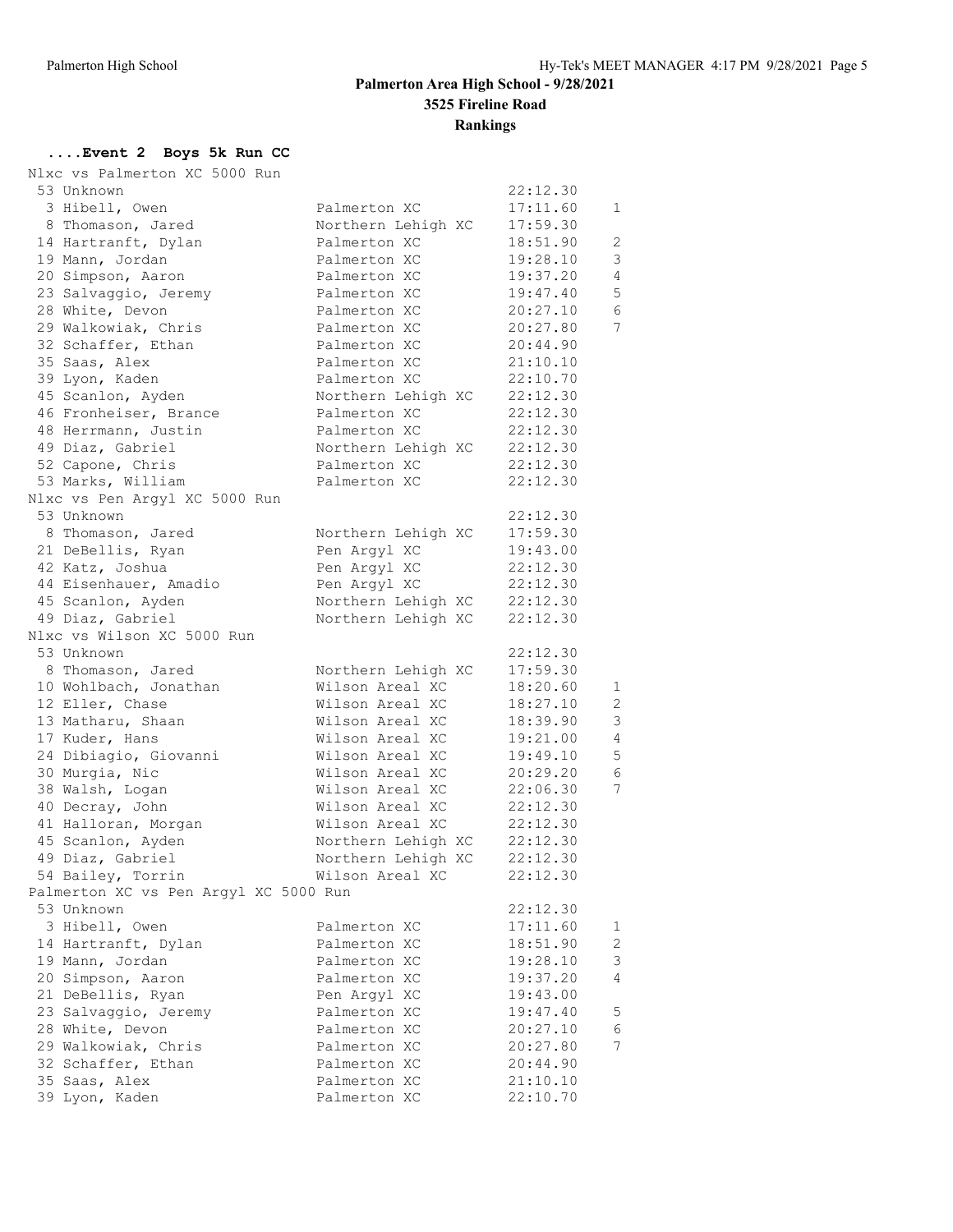#### **....Event 2 Boys 5k Run CC** 42 Katz, Joshua Pen Argyl XC 22:12.30 44 Eisenhauer, Amadio Pen Argyl XC 22:12.30 46 Fronheiser, Brance Palmerton XC 22:12.30 48 Herrmann, Justin Palmerton XC 22:12.30 52 Capone, Chris Palmerton XC 22:12.30 53 Marks, William Palmerton XC 22:12.30 Palmerton XC vs Wilson XC 5000 Run 53 Unknown 22:12.30 3 Hibell, Owen Palmerton XC 17:11.60 1 10 Wohlbach, Jonathan Wilson Areal XC 18:20.60 2 12 Eller, Chase Wilson Areal XC 18:27.10 3 13 Matharu, Shaan Wilson Areal XC 18:39.90 4 14 Hartranft, Dylan Palmerton XC 18:51.90 5 17 Kuder, Hans Wilson Areal XC 19:21.00 6 19 Mann, Jordan Palmerton XC 19:28.10 7 20 Simpson, Aaron Palmerton XC 19:37.20 8 23 Salvaggio, Jeremy Palmerton XC 19:47.40 9 24 Dibiagio, Giovanni Wilson Areal XC 19:49.10 10 28 White, Devon Palmerton XC 20:27.10 11 29 Walkowiak, Chris Palmerton XC 20:27.80 12 30 Murgia, Nic Wilson Areal XC 20:29.20 13 32 Schaffer, Ethan Palmerton XC 20:44.90 35 Saas, Alex Palmerton XC 21:10.10 38 Walsh, Logan Wilson Areal XC 22:06.30 14 39 Lyon, Kaden Palmerton XC 22:10.70 40 Decray, John Wilson Areal XC 22:12.30 41 Halloran, Morgan Wilson Areal XC 22:12.30 46 Fronheiser, Brance Palmerton XC 22:12.30 48 Herrmann, Justin Palmerton XC 22:12.30 52 Capone, Chris Palmerton XC 22:12.30 53 Marks, William Palmerton XC 22:12.30 54 Bailey, Torrin Wilson Areal XC 22:12.30 Pen Argyl XC vs Wilson XC 5000 Run 53 Unknown 22:12.30 10 Wohlbach, Jonathan Wilson Areal XC 18:20.60 1 12 Eller, Chase Wilson Areal XC 18:27.10 2 13 Matharu, Shaan Wilson Areal XC 18:39.90 3 17 Kuder, Hans Wilson Areal XC 19:21.00 4 21 DeBellis, Ryan Pen Argyl XC 19:43.00 24 Dibiagio, Giovanni Wilson Areal XC 19:49.10 5 30 Murgia, Nic Wilson Areal XC 20:29.20 6 38 Walsh, Logan Wilson Areal XC 22:06.30 7 40 Decray, John Wilson Areal XC 22:12.30 41 Halloran, Morgan Wilson Areal XC 22:12.30 42 Katz, Joshua Pen Argyl XC 22:12.30 44 Eisenhauer, Amadio Pen Argyl XC 22:12.30 54 Bailey, Torrin Wilson Areal XC 22:12.30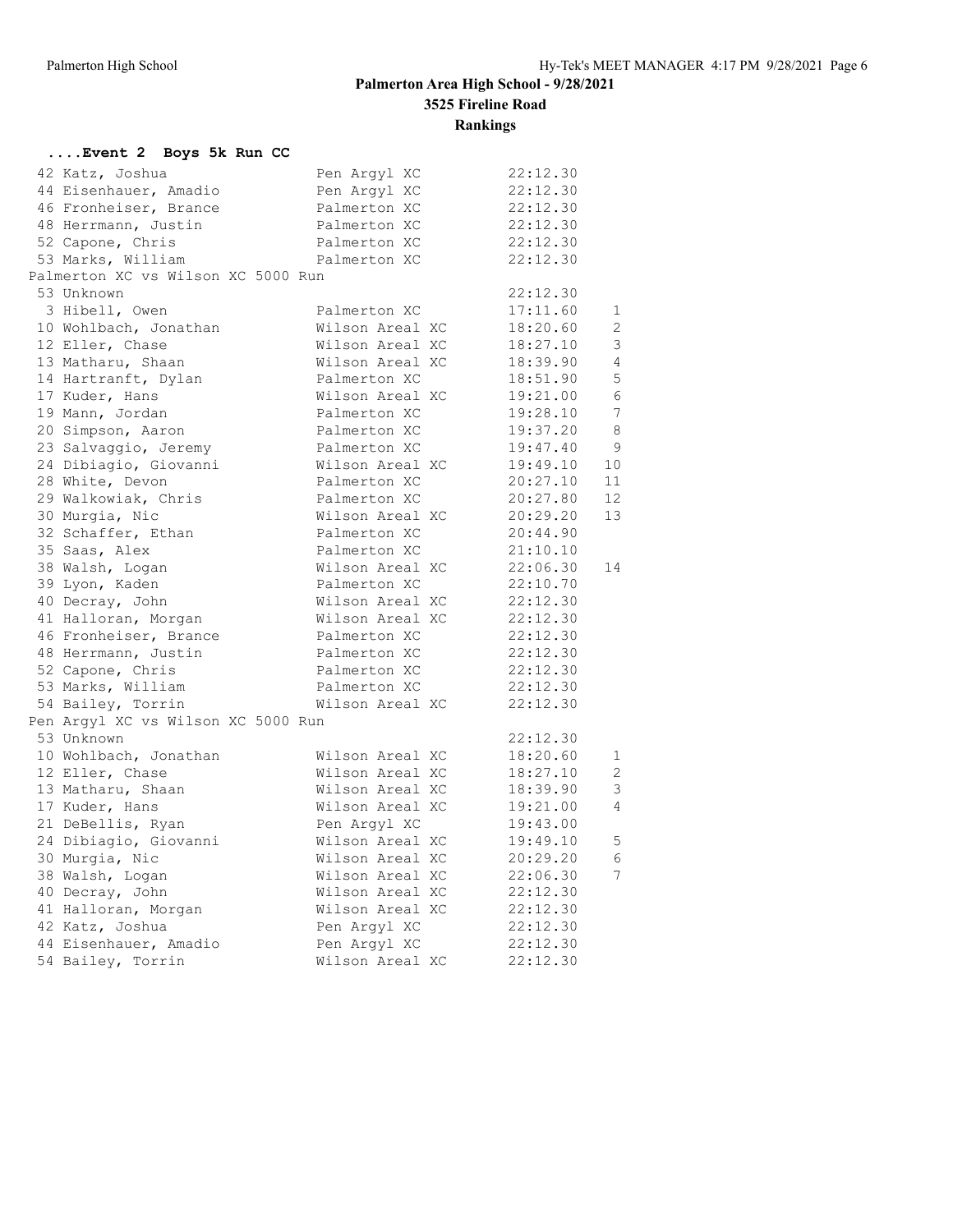### **Palmerton Area High School - 9/28/2021**

**3525 Fireline Road**

### **Rankings**

**....Event 2 Boys 5k Run CC**

| Team Scores                                         |       |                        |                |                |    |    |     |     |           |
|-----------------------------------------------------|-------|------------------------|----------------|----------------|----|----|-----|-----|-----------|
| Rank Team<br>====================================== | Total | 1                      | 2              | 3              | 4  | 5  | * 6 | * 7 | *8<br>* 9 |
| Bangor XC vs Nlxc 5000 Run                          |       |                        |                |                |    |    |     |     |           |
| 1 Bangor XC                                         | 15    | 1                      | 2              | 3              | 4  | 5  | 6   | 7   |           |
| Total Time:<br>1:43:56.20                           |       |                        |                |                |    |    |     |     |           |
| 20:47.24<br>Average:                                |       |                        |                |                |    |    |     |     |           |
| Bangor XC vs Nwlehigh XC 5000 Run                   |       |                        |                |                |    |    |     |     |           |
| 1 Norhwestern Lehigh XC                             | 15    | $1 \quad \blacksquare$ | $\overline{2}$ | 3              | 4  | 5  | 7   | 8   |           |
| Total Time:<br>1:26:47.00                           |       |                        |                |                |    |    |     |     |           |
| 17:21.40<br>Average:                                |       |                        |                |                |    |    |     |     |           |
| 2 Bangor XC                                         | 48    | 6                      | 9              | 10             | 11 | 12 | 13  | 14  |           |
| Total Time:<br>1:43:56.20                           |       |                        |                |                |    |    |     |     |           |
| Average:<br>20:47.24                                |       |                        |                |                |    |    |     |     |           |
| Bangor XC vs Palmerton XC 5000 Run                  |       |                        |                |                |    |    |     |     |           |
|                                                     |       |                        | 3              | $\overline{4}$ | 5  | 6  | 7   | 8   |           |
| 1 Palmerton XC                                      | 19    | $\mathbf{1}$           |                |                |    |    |     |     |           |
| Total Time:<br>1:34:56.20                           |       |                        |                |                |    |    |     |     |           |
| 18:59.24<br>Average:                                |       |                        |                |                |    |    |     |     |           |
| 2 Bangor XC                                         | 44    | 2                      | 9              | 10             | 11 | 12 | 13  | 14  |           |
| Total Time:<br>1:43:56.20                           |       |                        |                |                |    |    |     |     |           |
| Average: 20:47.24                                   |       |                        |                |                |    |    |     |     |           |
| Bangor XC vs Pen Argyl XC 5000 Run                  |       |                        |                |                |    |    |     |     |           |
| 1 Bangor XC                                         | 15    | $\mathbf{1}$           | 2              | 3              | 4  | 5  | 6   | 7   |           |
| Total Time: 1:43:56.20                              |       |                        |                |                |    |    |     |     |           |
| 20:47.24<br>Average:                                |       |                        |                |                |    |    |     |     |           |
| Bangor XC vs Wilson XC 5000 Run                     |       |                        |                |                |    |    |     |     |           |
| 1 Wilson Areal XC                                   | 20    | 2                      | 3              | $\overline{4}$ | 5  | 6  | 7   | 11  |           |
| Total Time: 1:34:37.70                              |       |                        |                |                |    |    |     |     |           |
| 18:55.54<br>Average:                                |       |                        |                |                |    |    |     |     |           |
| 2 Bangor XC                                         | 40    | 1                      | 8              | 9              | 10 | 12 | 13  | 14  |           |
| Total Time:<br>1:43:56.20                           |       |                        |                |                |    |    |     |     |           |
| 20:47.24<br>Average:                                |       |                        |                |                |    |    |     |     |           |
| Nlxc vs Palmerton XC 5000 Run                       |       |                        |                |                |    |    |     |     |           |
| 1 Palmerton XC                                      | 15    | 1                      | $\overline{2}$ | 3              | 4  | 5  | 6   | 7   |           |
| 1:34:56.20<br>Total Time:                           |       |                        |                |                |    |    |     |     |           |
| 18:59.24<br>Average:                                |       |                        |                |                |    |    |     |     |           |
| Nlxc vs Wilson XC 5000 Run                          |       |                        |                |                |    |    |     |     |           |
| 1 Wilson Areal XC                                   | 15    | $\mathbf{1}$           | 2              | 3              | 4  | 5  | 6   | 7   |           |
| Total Time:<br>1:34:37.70                           |       |                        |                |                |    |    |     |     |           |
| 18:55.54<br>Average:                                |       |                        |                |                |    |    |     |     |           |
| Nwlehigh XC vs Nlxc 5000 Run                        |       |                        |                |                |    |    |     |     |           |
| 1 Norhwestern Lehigh XC                             | 15    | $\mathbf{1}$           | $2^{\circ}$    | 3              | 4  | 5  | 6   | 7   |           |
| Total Time:<br>1:26:47.00                           |       |                        |                |                |    |    |     |     |           |
| 17:21.40<br>Average:                                |       |                        |                |                |    |    |     |     |           |
| Nwlehigh XC vs Palmerton XC 5000 Run                |       |                        |                |                |    |    |     |     |           |
|                                                     |       |                        |                |                |    |    |     |     |           |
| 1 Norhwestern Lehigh XC<br>1:26:47.00               | 18    | $\mathbf{1}$           | 2              | $\overline{4}$ | 5  | 6  | 7   | 8   |           |
| Total Time:                                         |       |                        |                |                |    |    |     |     |           |
| Average:<br>17:21.40                                |       |                        |                |                |    |    |     |     |           |
| 2 Palmerton XC                                      | 45    | 3                      | 9              | 10             | 11 | 12 | 13  | 14  |           |
| Total Time:<br>1:34:56.20                           |       |                        |                |                |    |    |     |     |           |
| 18:59.24<br>Average:                                |       |                        |                |                |    |    |     |     |           |
| Nwlehigh XC vs Pen Argyl XC 5000 Run                |       |                        |                |                |    |    |     |     |           |
| 1 Norhwestern Lehigh XC                             | 15    | $\mathbf 1$            | 2              | 3              | 4  | 5  | 6   | 7   |           |
| Total Time: 1:26:47.00                              |       |                        |                |                |    |    |     |     |           |
| 17:21.40<br>Average:                                |       |                        |                |                |    |    |     |     |           |
| Nwlehigh XC vs Wilson XC 5000 Run                   |       |                        |                |                |    |    |     |     |           |